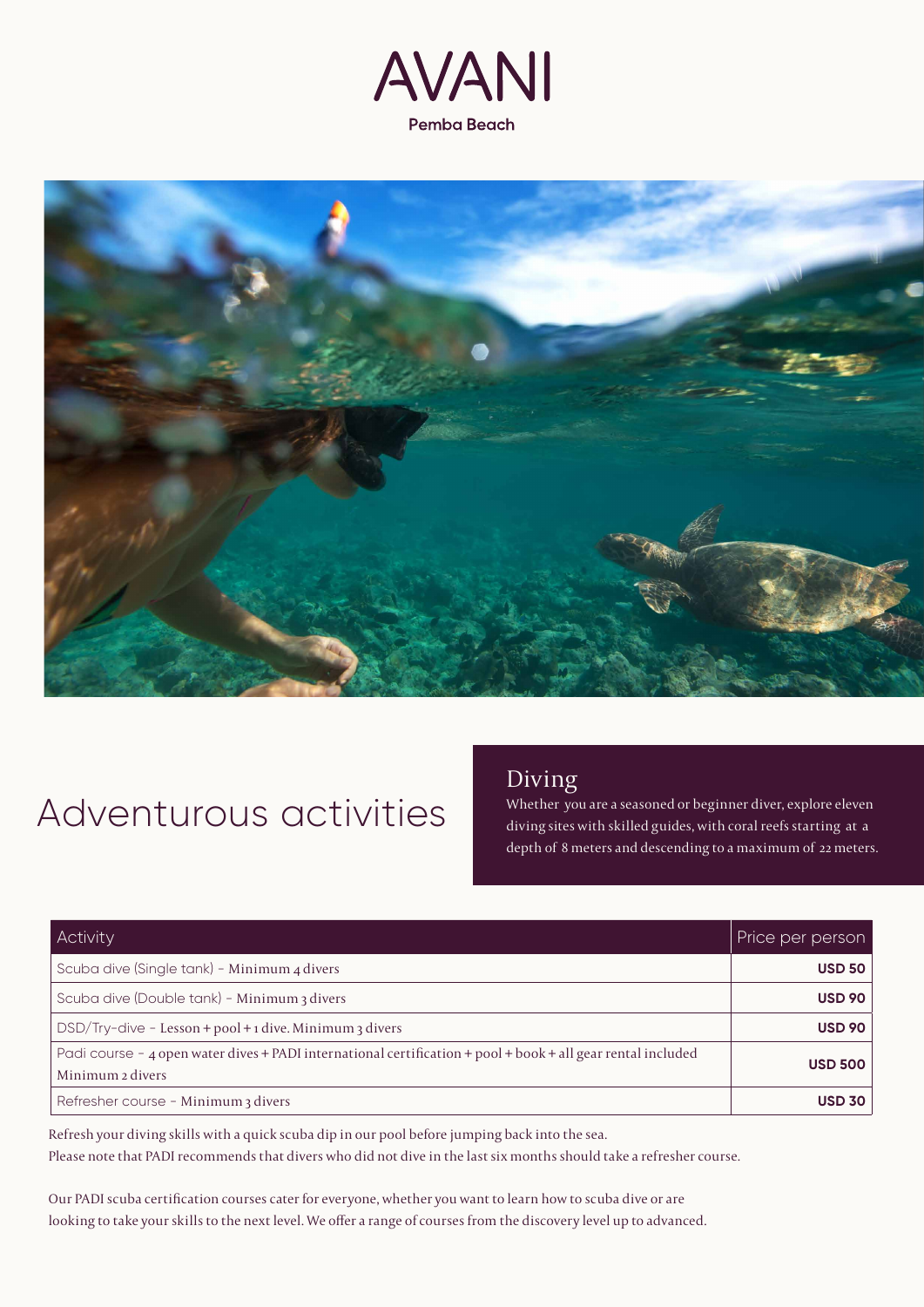

## Blue water excursions

| Activity                                                                                                                                                                                                                                                                           | Price per person |
|------------------------------------------------------------------------------------------------------------------------------------------------------------------------------------------------------------------------------------------------------------------------------------|------------------|
| Snorkeling in coral gardens<br>Enjoy a guided snorkeling boat excursion to one of Pemba's breathtaking snorkeling spots.<br>Keep your eyes wide open as there is a big chance to see some dolphins jumping in the waves.<br>Duration: 1 hour 30 minutes<br>Minimum 4 paxs          | <b>USD 30</b>    |
| Sunset cruise<br>Set out on a romantic ocean voyage aboard our boats. Our captains will take you on a relaxing cruise while you<br>marvel at the sunset. Refreshments and a variety of snacks can be ordered and served on board.<br>Duration: 1 hour 30 minutes<br>Minimum 4 paxs | <b>USD 40</b>    |
| Whale watching<br>Set out on a boat tour and encounter extremely active Humpback whales, often flapping their flippers and<br>flukes on the surface of the sea. Best season from July - September.<br>Duration: 1 hour 30 minutes<br>Minimum 4 paxs                                | <b>USD 40</b>    |
| Dolphin encounters<br>Search for dolphins in their natural habitat aboard a fast boat. Experience and explore Pemba Bay and take in<br>the panoramic views along the way.<br>Duration: 1 hour 30 minutes<br>Minimum 4 paxs                                                         | <b>USD 40</b>    |